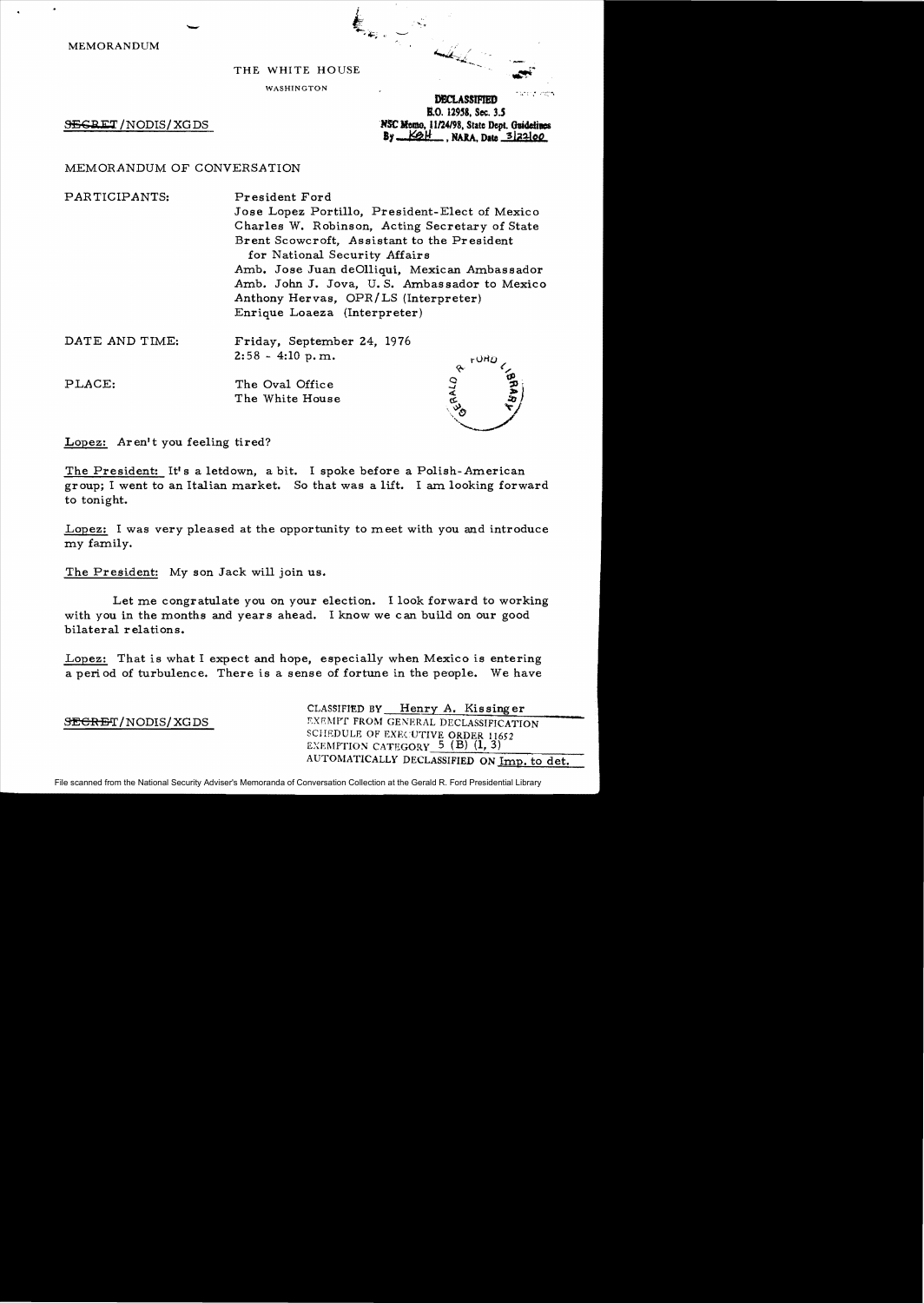## S<del>ECRE</del>T/NODIS/XGDS -2-

to build a sense of hope and trust. It will take much work and the main element is the United States. Much of our economic problems stem from the U. S. economy. You are our most important customer and any change is of great consequence to us.

Fortunately, we have made economic arrangements with you and the IMF to carry us over this difficult period.

The President: We are very pleased to be of assistance.

Lopez: Your help has already had its favorable impact. The rest is up to us. But there is one thing. Our trade balance with the United States is very unfavorable. It is accidental, but it is legitimate on our side to seek to restore the balance. We think there are remedies. We have had conversations with the Secretaries of Agriculture and Commerce, and the Congress.

Let me give an example. We could or ganize an agriculture committee of both countries in areas where it makes sense. This would mean dividing the market equitably, and it would avoid labor migration to the United States. Strawberry cultivation is an example. It is labor-intensive and we have excess labor. If we divided it up, we could grow them in Mexico and our workers wouldn't have to come into the United States. We know that is one of the most serious problems between us. That wouldn't solve the problem, but it could relieve it.

The President: Are you shipping any new oil into the United States?

Lopez: *As* I remember, some goes to the U. S. and some to Israel. We don't sell to Central America because of an agreement with Venezuela. We sell a little to Brazil. We have an open market and we sell to who ever wants it.

The President: Is your production up?

Lopez: Yes, until 1973 we had to import crude oil. We had the bad policy of subsidizing energy, so our investment was low. I turned this around and in 1974 we were self- sufficient and in 1975 we started to export. We are self- sufficient in oil, but even though I am President I can't really find out how much.. There are old hands in Pemex who think the oil should stay

 $S\rightarrow$ EGRET / NODIS/XIDS

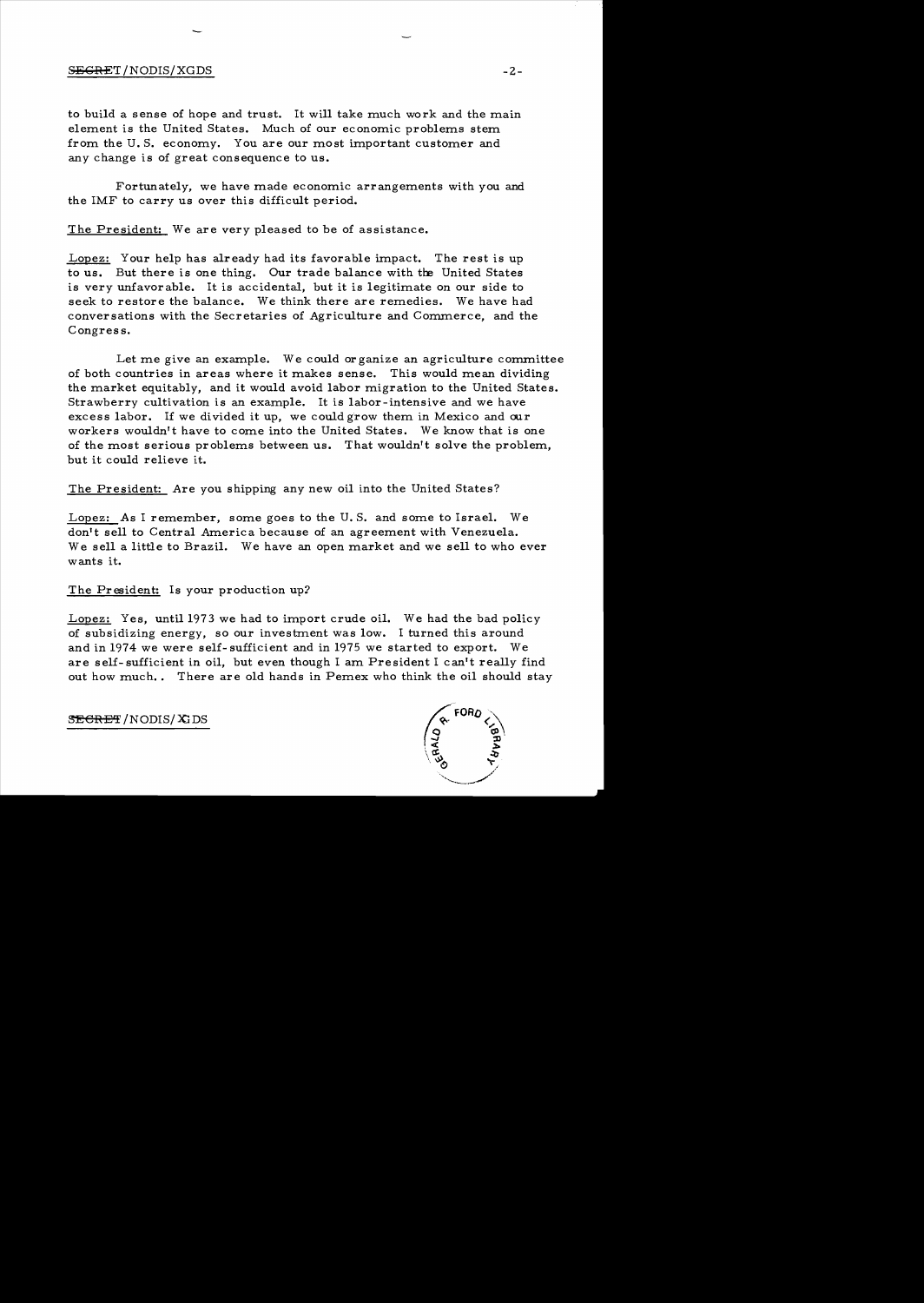### $\overline{\text{SBGRET}}$  /NODIS/XGDS  $^{-3-}$

-

in the ground for the future. I will straighten it out, and I will have someone at my side to give me the information the old hands and technicians want to keep from me.

I understand we have 6-7 billion barrels, and with secondary recovery there would be much more -- maybe 11-12 billion barrels of proven reserves. For unproven reserves, the information is more general -- probably 50-100 billion barrels. It is hard to make a policy without the information. It is es sential to outline our export policy and refining capability.

The President: It should help your foreign earnings.

Lopez: Most of our exports are raw materials. That is why I am emphasizing the countryside and energy. We are also prospecting for mining. We have found lots of minerals. All this has to be developed if we can find the financing.

Let me describe a trap in our financing. Our trade deterioration was obvious recently. One of the ways to increase exports was oil, but we couldn't increase production because the import of materials overloaded the economy. We have to reorganize are economy between prices, wages, production, exports, imports, taxes, expenditures, etc. It is like squaring the circle.

There are already 63 million Mexicans; when I leave there will be 70 million.

[Described how optimum a six-year term is.]

[Some discussion about campaigning.]

The President: Are there any particular problems we should discuss?

Lopez: Yes, I think the terms of trade is the most serious, but there are others.

One is non-documented workers whose situation and treatment in the United States worries us very much. Their non-legal status hurts them because they can't be a contractual situation. We would like to avoid this problem., but when it arises, we would like to adhere to the migratory principles of the ILO. That, of course, has its own sanctions. These people have no empathy for the U.S. and the U.S. has none for them. I know the solution is job creation in Mexico.

<del>SEGRE</del>T/NODIS/XGDS

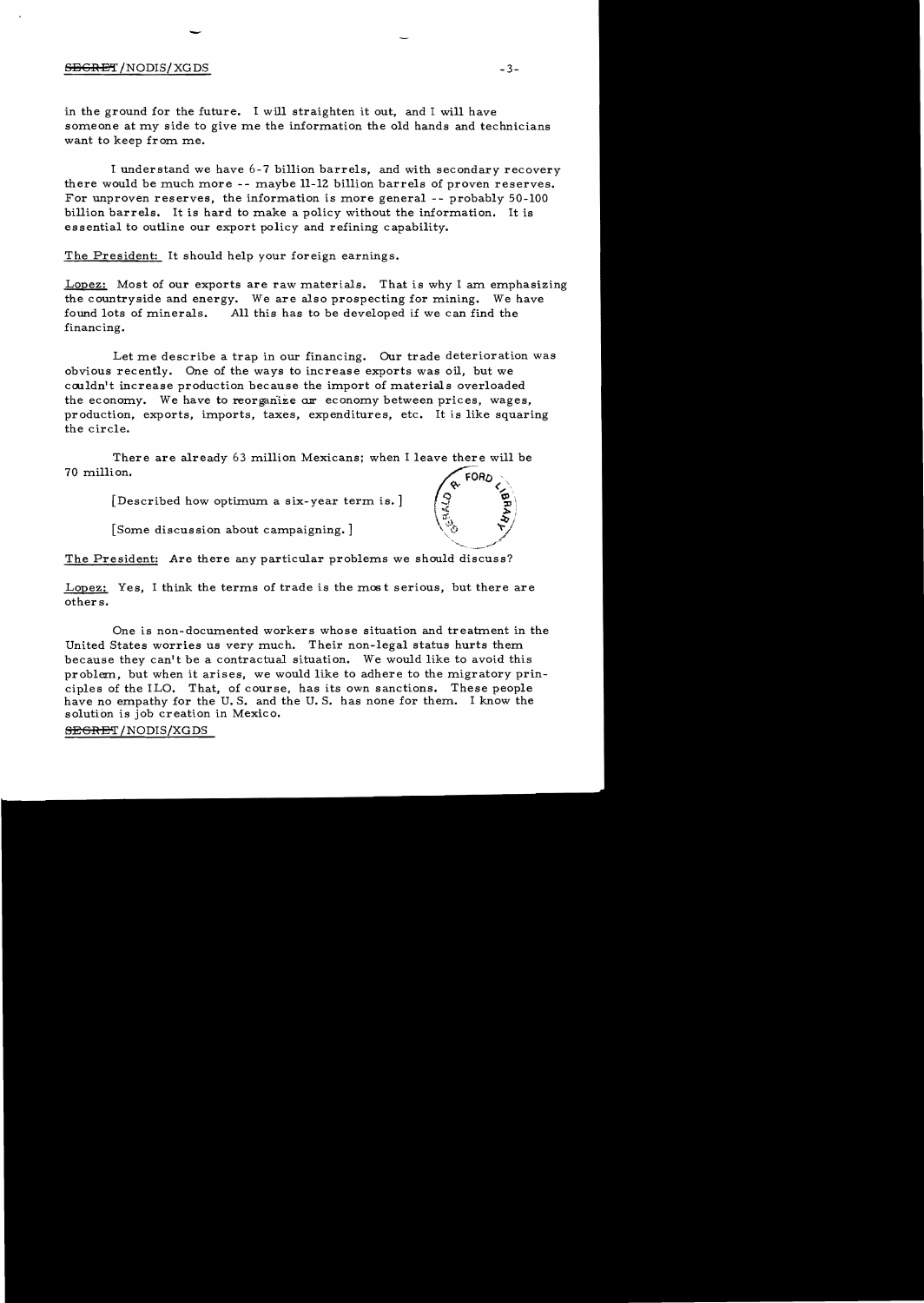# $\overline{\text{SEERET}}$  /NODIS/XGDS  $^{-4-}$

The President: As I recall, we used to have an agreement for Mexicans to come to the U. S. under contract. I thought that was a good program. There were controls, but they had guaranteed wages and conditions. Unfortunately, the Congress ended that program under pressure and the problem is bad now. Echeverria and I discussed the prospect of the study maybe to revive that program. I generally favor that approach, though I don't know where the study is.

Lopez: Unfortunately, stop-gaps like that don't eliminate the problem. It helps, but there is always a black market problem. Some of your farmers demand cheap labor. There is plenty in Mexico and there is the problem.

The only real solution to this, and other problems -- like drugs -is jobs in Mexico. That in turn is a matter of markets -- supply and demand. I visited during my campaign the province that is mos t involved in drugs. Now many of the people there are addicts. What used to be an economic problem has now become a social problem. As we eradicate the traffic, the price rises and the traffic is more lucrative.

The President: We have had wonderful cooperation, and I hope it will continue.

Lopez: To the extent we solve the drug problem, we create another --American prisoners in our jails, almost all of them because of drugs.

The President: How about the idea of exchanging prisoners?

Lopez: There are some problems, including the constitutional ones, but they will be overcome. I think we can solve the problem to whatever degree you wish.

Robinson: [Explains where the negotiations are]. We have no interest in having American prisoners and Mexico has no interest in having them.

Lopez: I would be happy to solve this if it hasn't been solved by December.

Then there is the problem of border industries. If you could do something about the amount of gifts which can be brought in.

The President: But that is set by law.



S<del>ECRET</del> / NODIS/XGDS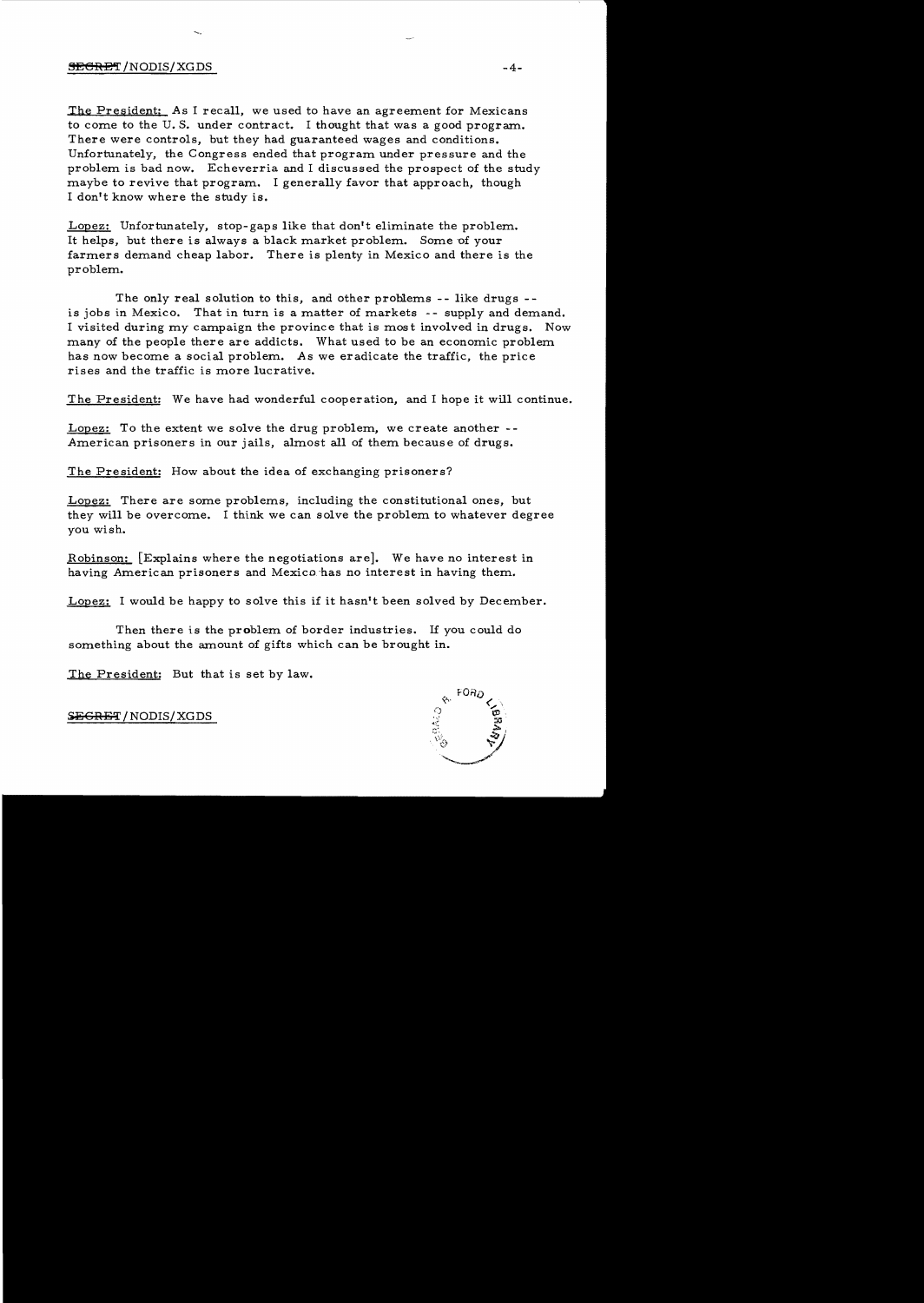### **SEGRET** /NODIS/XGDS -5-

Lopez: But it had been \$200 until 1966 and then it went to \$100.

The President: And \$100 then would buy more than \$200 now.

Lopez: Of course, I hope you can do something; that will help me a lot.

Also you could let our export agriculture have better entry.

[More discussion].

The President: I hope your people will talk to State and Agriculture to do something about it.

What percentage of your exports go to the United States?

Lopez: Between 65 and 70%.

The President: Have they been going up or going down?

Lopez: Down just an insignificant amount.

Without being rhetorical, I think my Administration will lay down the basis for the 21st century. If I fail, the country will fail and the country will go the left then to the right, and democracy will fail.

The President: We certainly want democracy in Mexico. We will certainly do everything we can to help. You take over on December 1st?

Lopez: Yes. I am now preparing my government plan. I thank you a great deal for your expressions of support. In Latin America, there are different methods. We seek justice through liberty. Cuba eliminated liberty to seek justice. Uruguay seeks justice then liberty with order. Right now there are only four democratic-elected Presidents in Latin America.

I know you are very busy, but I want to thank you. I hope it is not our last contact and our hopes are with you.

The President: I look forward to having a state dinner soon for you, with me as the host.

### S<del>ECRET</del>/NODIS/XGDS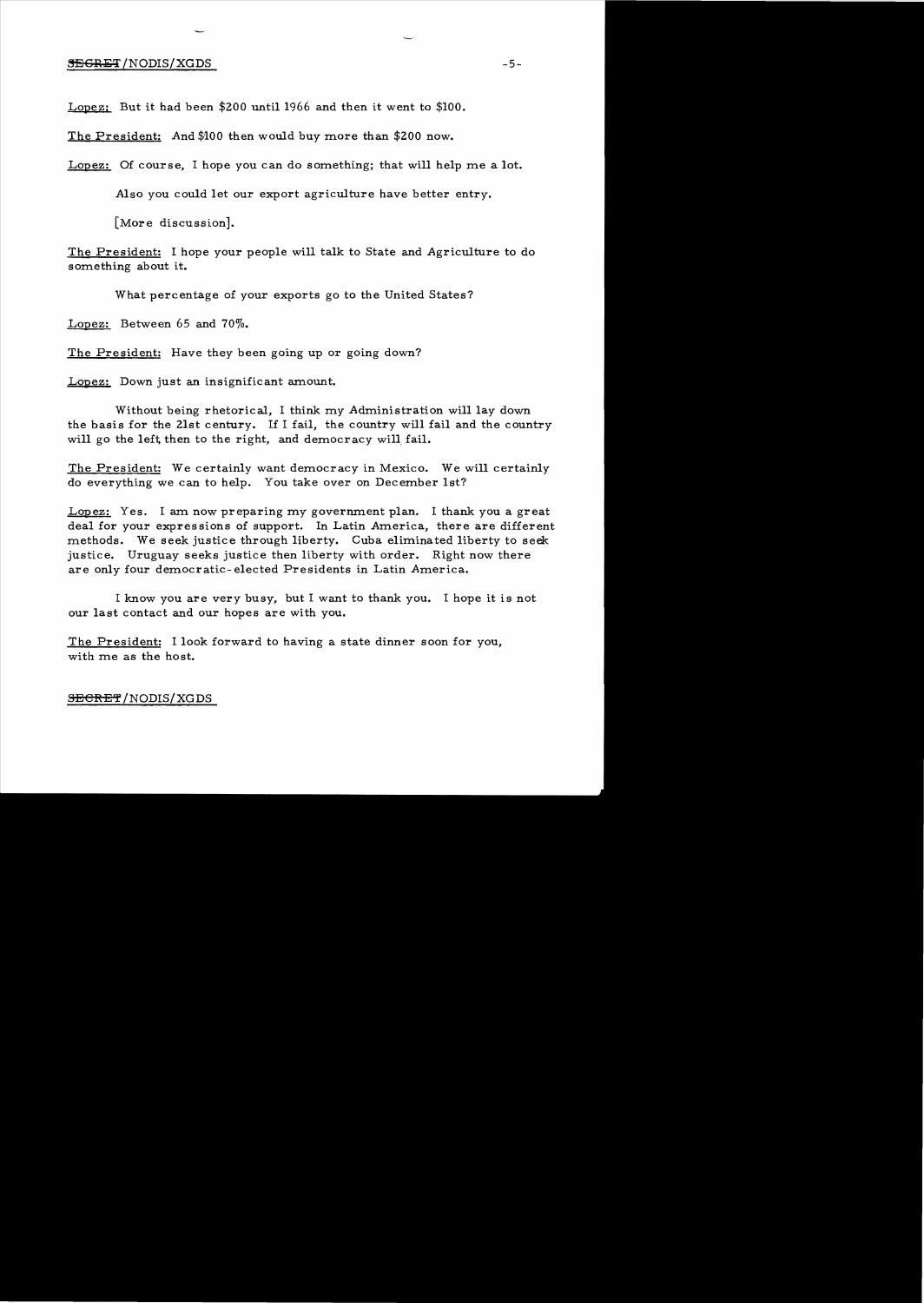V P/Lopez Patiels 258-4:10 pm L'Ousn't par predin tousel<br>P 2000 botalement de la septe bijour Pote-Au corso lift. Ilaking formand to be pat 4 I may pleased at copport to mathews my family. 1 2m par factural primer het me engent on you shit & look forces to mesting w/ you in mos I you ahad I know an can call on good heath al eil A Tent what defect a loss, up when kysind is lutting a find of autochnes of had es a moi forture me prople. Ose Crown to 1 de a servir of hope & hust. It will take er h wak te marin elevent include une de fine europart stern from CUI eya. Jonan are and imp. Custome = any change is part emptperse à ros. tabristoly we have male em animyessat De / y + CIME De very res sur Unis - by  $\mu$ Les aux emplement à mes orsi h of you help in already had its formatly 10 / 14 por T, Circ restos up & mp. Pour toms is one thing - the track believe a/ 05 is regumpererable. It is accelerated. let it light an one and to see h bolomer **DECLASSIFIED E.O. 12958, Sec. 3.5**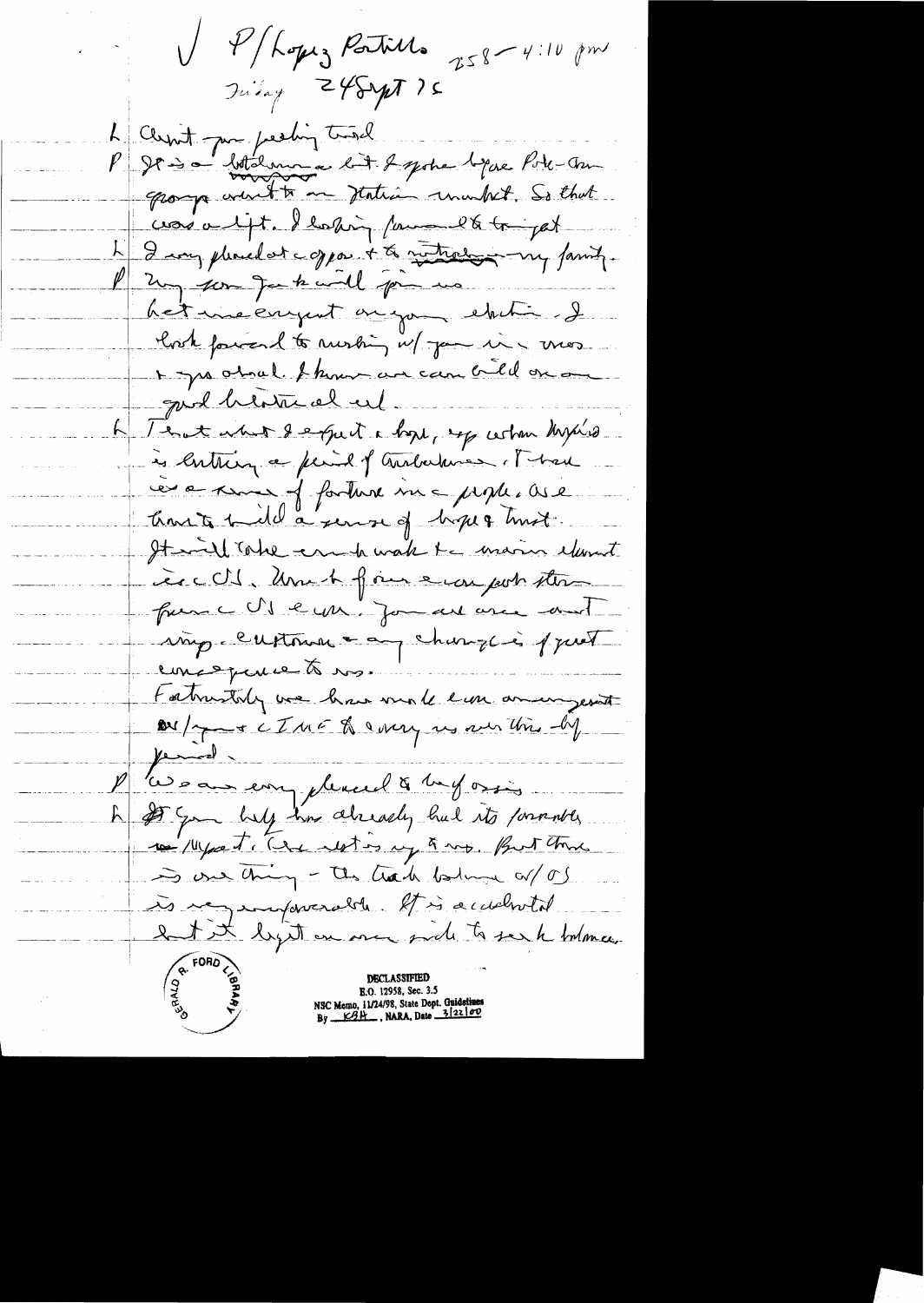Within the we winder We have had ernes of Sey Opin, Unice, & Congress. Let me joint au Kaupt. We could sque agis cartiture of birth country in arrive. when it wishes use The would mea dunding 5 me let e pretory, & it unid obrird'hommon patin F = US, Shawbay. contention às example Stis later interame + en tome excess lator. If we clouded et exp, we could geomething my unpieces one eventus work hit hants can note US. We know that is not ence funts but ins. That wouldn't sphe a foot but it could relieve it. One particular state  $CQ2$ As I unneau country to US + must Farme We don't fell & Could am because of eper 1 of Vene, a little Kkinzet. Ose Kime au pour inurbet & sall transversion wants Pf de mon prod up! L Yes. Til 73 m't a l & 11 crede, We had I bad pohig of sertsuckying livery , so on know then y was low. I have this manik + m 74 was evere fell perfect in 25 ml started X, We me ser fort en Orl but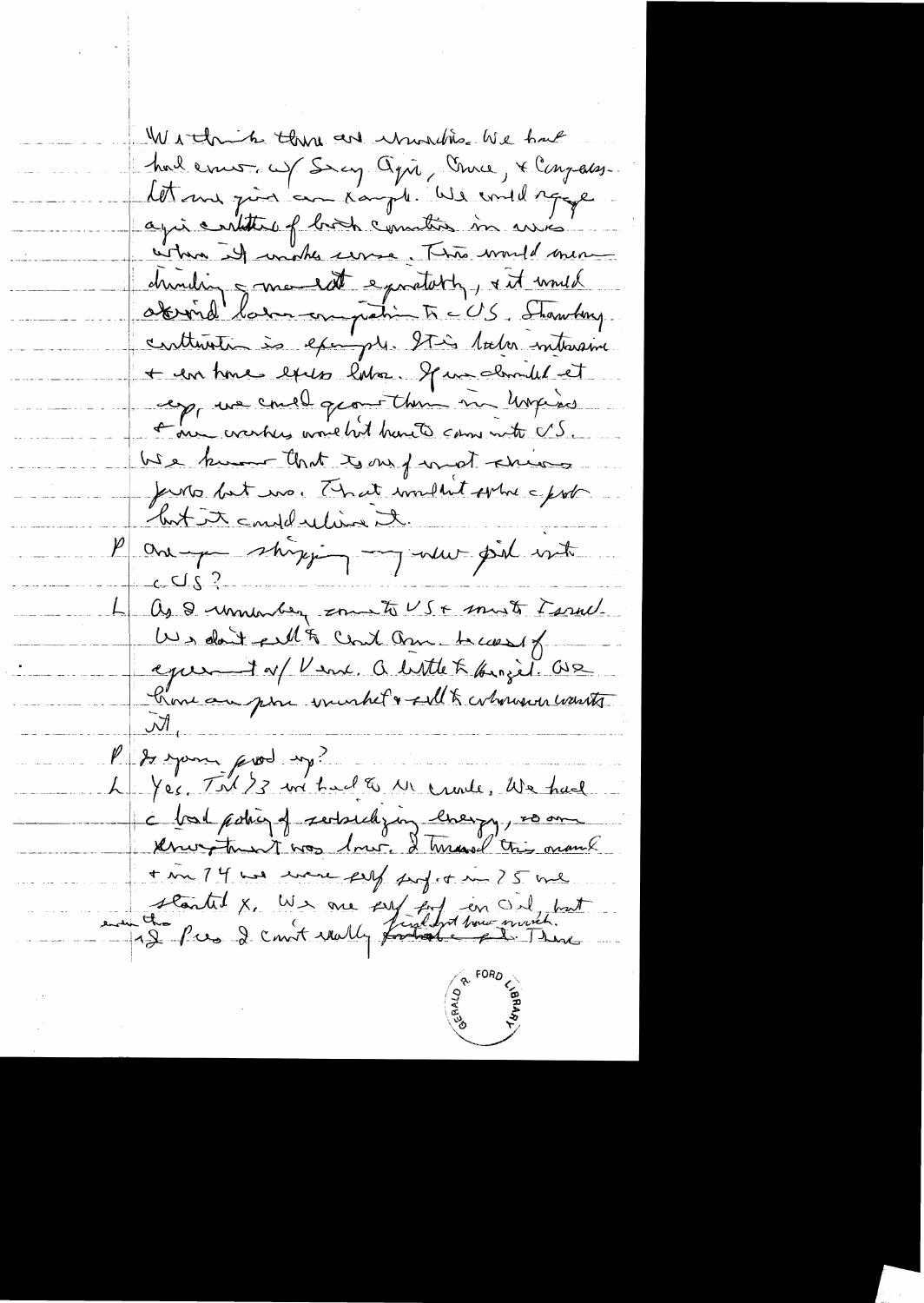and old hundred Permex who think can Abordel ston un ground force futime. Il at mondele to qu'il me important hulgement to hay from me, I mitund une have G-) bil bbb + co/secondary recovery that evald to much more - may be 11-12 bill blds of finden usuno. For improve Mermes = mp no more pul-part 50 rues hit birds It track charact to include or forting w/s - evido. It is estential to contrare om & poing one financy corpolation. l'It should help your fairger somme L Most Jam X au creu metterale. [ not Why Demplassyrgs comtagaide chilings. We one also properting for moning. We home formal lots of miniscals. Certifics has to le clayed justem fine pourin hat me should a troy in our forming. On trib dettances chipis recently. One of way of A X was only but an content of from home as a ferration recloched en une huit réserve eur our envisa, but price aspec production X, M, tops, spendtence, its. It is squaring à circle Ahiah 63 avril Mexicans + when Sleve will be 10. (Descended hour optionne ce 6 je termes)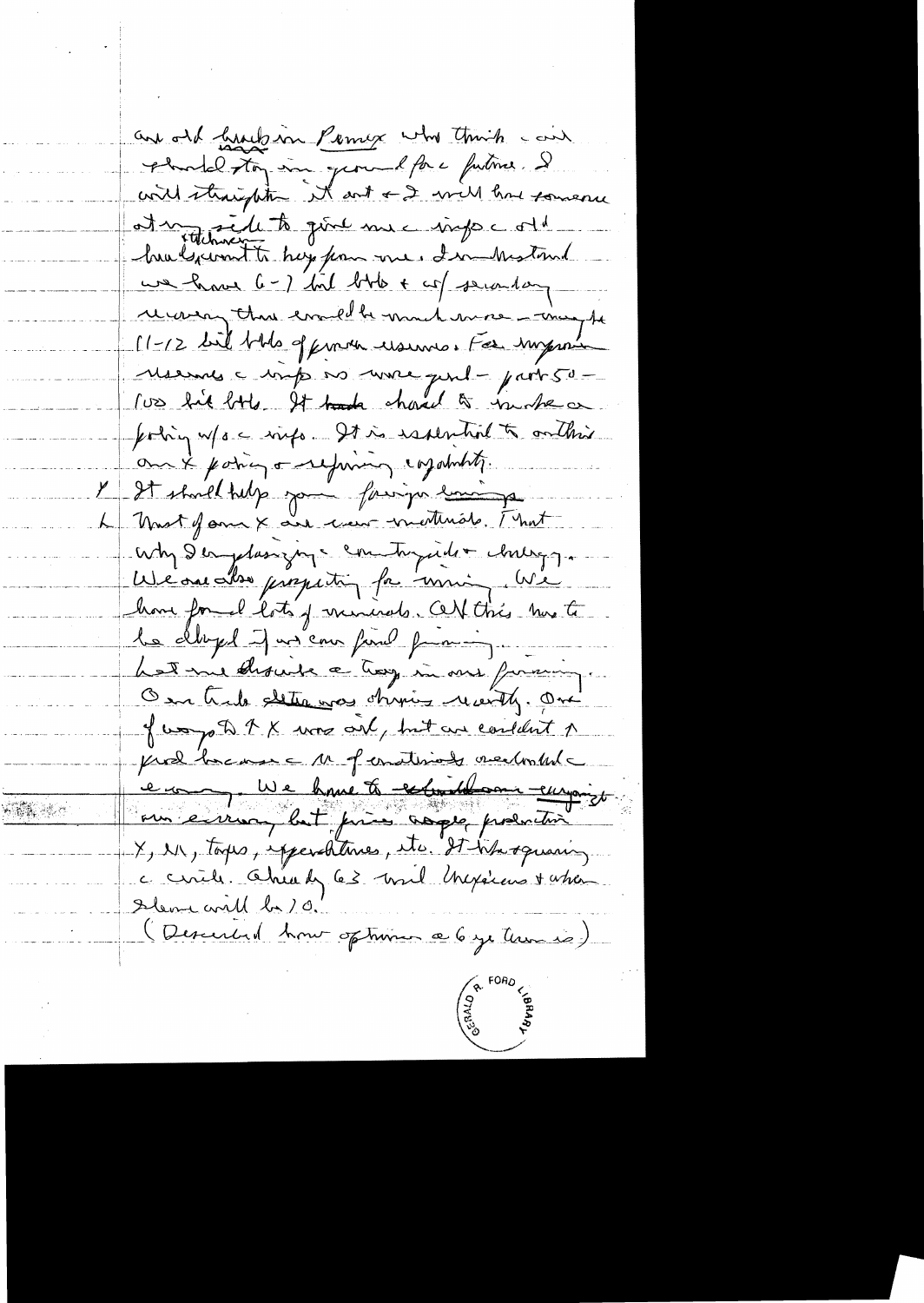(Source de la famille de la compagnie)<br>An Ame au partement tuter en pour une chanche chians. La Yes Strich time of trade is a consort serving, but then one they on is non-dr. wakes where fet + turkment in US evenies we are much Heir was - legal statis bruste the because they could be in a contraction six, we would entrets avant this certale port, but when it arises, we would like to adher to inequiting justing. of ILQ. That you have to any I'm troins, Three prophesis on the fa USE US vous for chance & huis - voture rès job entiments hypines. as I'm call, an week to have an agreement for Unjureste comete c US make contract I that that arms a good jug. There were Centrols, but they had gnowanted ways Comptions-Chapert Cay ended That programme pressent & chok is bolmen. Eche le Roue de propert qui stonds haughets remine that pixty degently Java that opport, the dent kim where c straly is Unput nuto bis that by that don't aliment a port. It happy, but then is abone y a black machet fert Som of Juin four farmers Krunnel Cheg take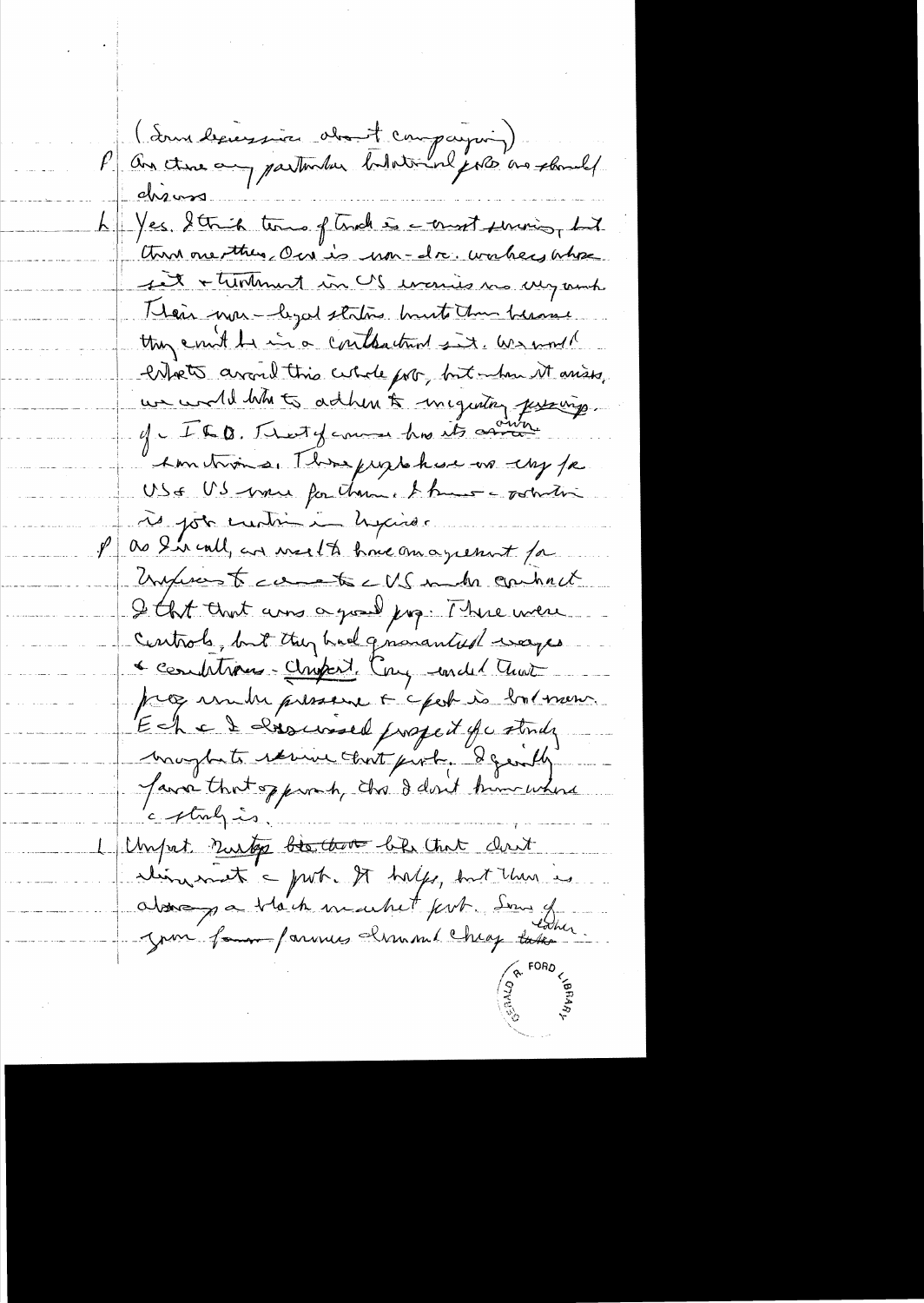Thanks flott in When is John The only wal pointing to this + stress - hhe change às pour un brisse. Mont un train is a matter of markets - engely + lemmes. I menti dran my compagn a previou most corrohad in correllings. We may of people That and eddats. What would be a com Momme be ence a mind port, G an year. ctrippire prise mass + a trappé is more hundres hicrotive P ve hou had mandaged cap & log et unir contant. L'IGnortent un solve compte me create avoither - Am presinces, absort all le canse // drug. P How about a élec y Jehanging provises L Thomas son some ports, incl. constatutant sohn a port to whathour depen you use Roharan (Explain where cryst and messay, We have mo insterent in huming com percourse eaux. 6 - I would be boys loppy to some this of it hosat hrun by Die! Then Check potos birdes poste endustries.<br>Of your cend to remaking cloud and offerts But it had been 200 tit 66 ce things were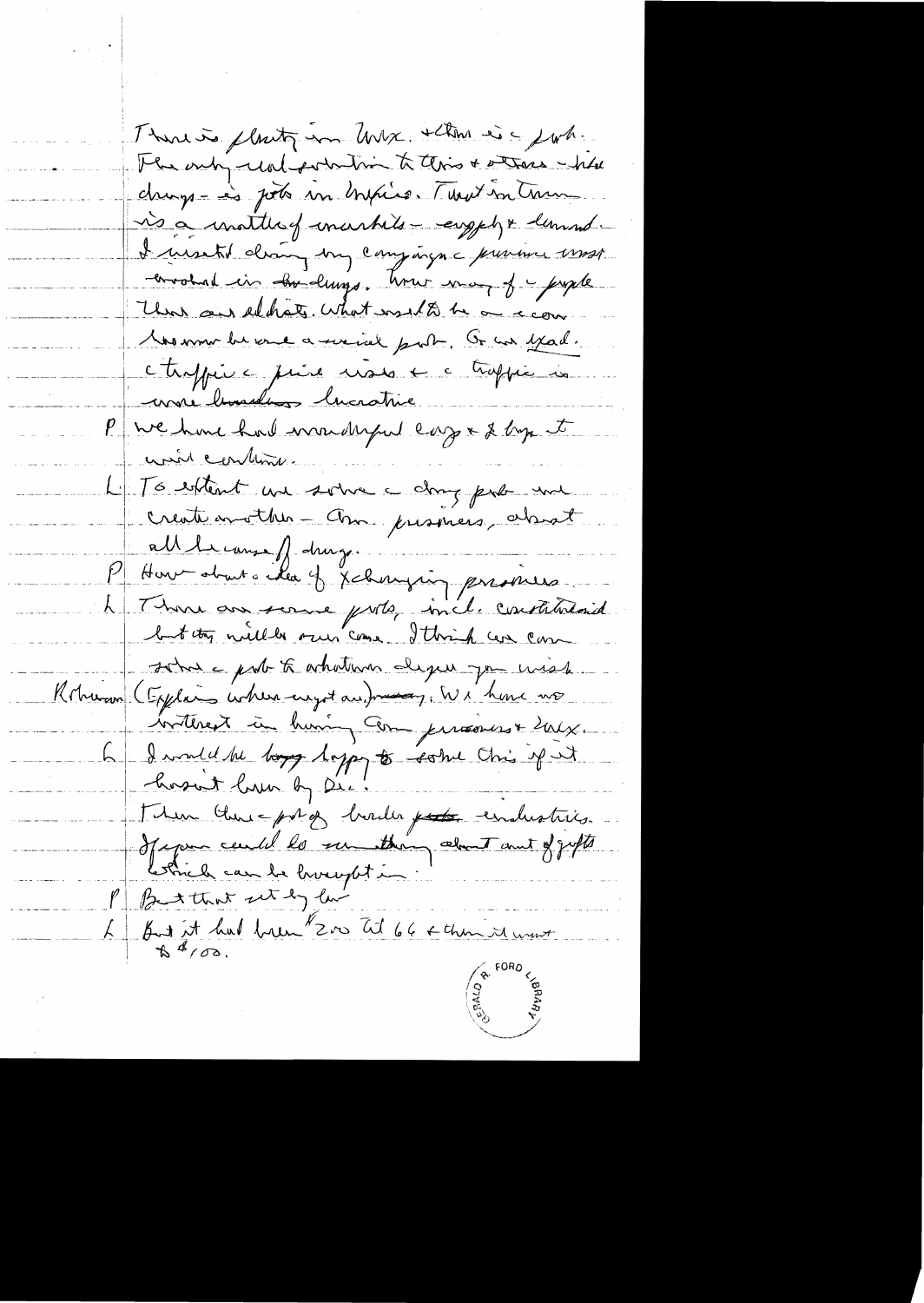P and for them want by more chan in more 4 d'Ouvrier blages que comit de sont toujours that will belging a lot. Oberge until the let ome X age home butter enter (Une de mois) P Shopa-para pagel will takk to stat Which pea 20 of your X 70 to US  $h\beta dt$   $u5 - 709$ P Huntchon back par 1 Pour pour print avance quit. W/o bing ratherial, I thank my admin civil lan donc a bisi fac 2/28 Cm7. If I point, ce connutin will fail or ce comments Marcentantz avant lemos in Trep Wescard centurily his easything we count body. Jon Tota ren Dec! 4 Jeg. I nous prejaning dang quit plus. Tomats span plat chal for young xplesives of samport. Sur LA chance are life mustares. Ker Zick postin Ann Christy. Center Sessay broit to seek pertire. Unguy subs protein the like of order. Regat comment Her are only 4 demo Mitrel Pus in  $L/A$ I have your way busy but I want to think